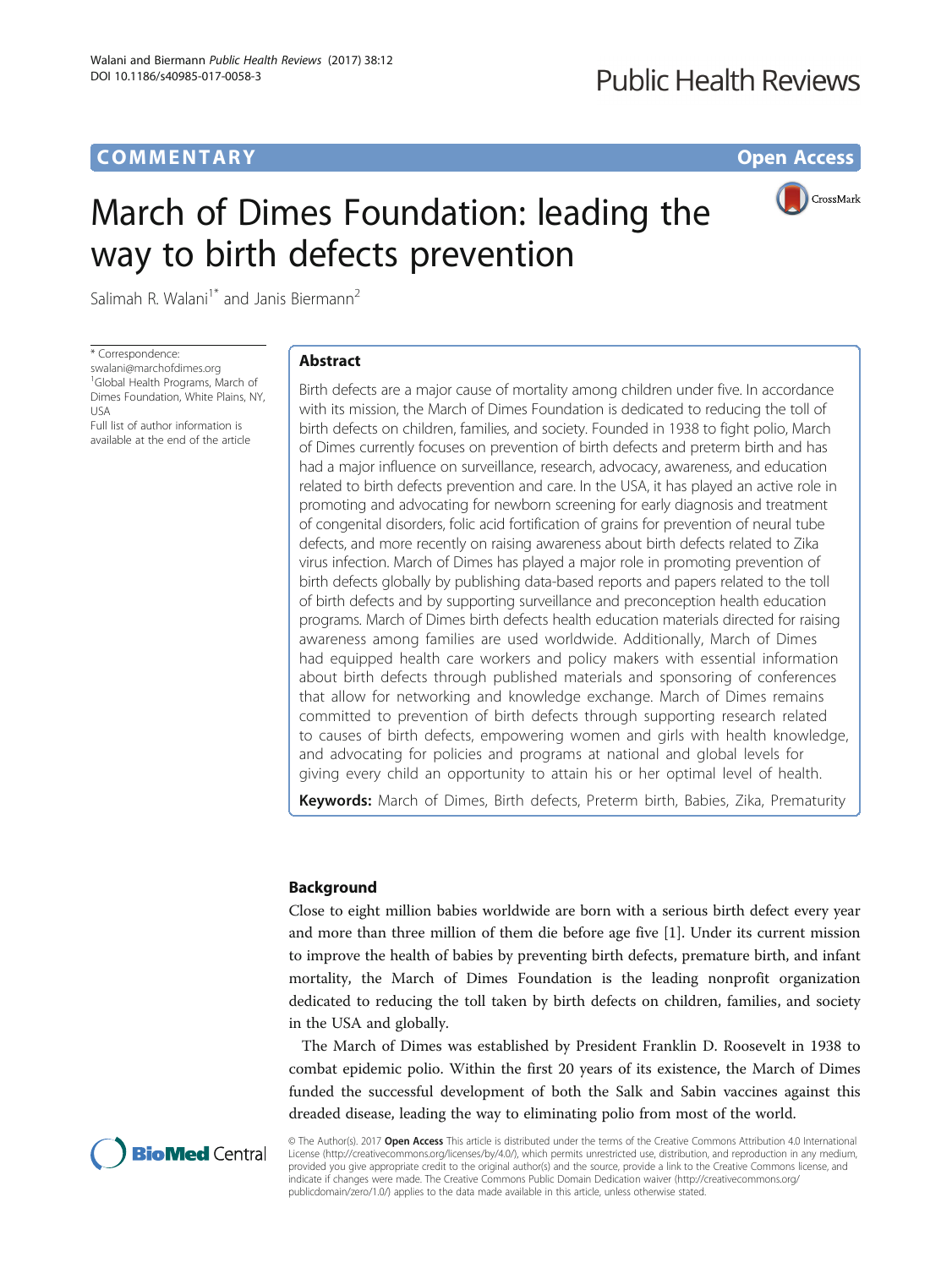With its longstanding history of influencing major developments to improve public health outcomes, the March of Dimes has committed in recent decades to improving maternal and infant health in the USA and globally by supporting public and professional education, advocacy, community services, and research. In 2016 alone, the March of Dimes provided more than \$5 million in funding for investigator-initiated grants for cutting-edge research to identify the leading causes of birth defects and ways to improve prevention and care.

Many March of Dimes-funded initiatives for improving the health of mothers and babies in the USA have benefitted populations around the world. For example, during the 1960s, March of Dimes medical director Dr. Virginia Apgar developed the APGAR score, a system to help health professionals evaluate the physical condition of babies at birth. Today, the APGAR score is used worldwide and serves as a universally understood initial assessment tool to determine the health of a newborn. Dr. Apgar also popularized the use of the term "birth defects," which remains widely used worldwide to describe congenital anomalies. Like Dr. Apgar, numerous other March of Dimes grantees over the years have paved the way to advances in research and care for affected children. Through determining the underlying causes of certain birth defects and identifying the risk factors associated with them, the March of Dimes promotes strategies for birth defects prevention.

The March of Dimes believes that every baby should receive the best care possible to help them achieve their best health. It is this belief that led us to become a prominent voice in advocacy for the creation and expansion of uniform newborn screening programs [[2\]](#page-6-0) to detect metabolic disorders and other conditions not visible at birth that may cause catastrophic health problems or death if not diagnosed and treated immediately. Although early diagnosis and care of affected children are essential, the March of Dimes remains a strong proponent of efforts for prevention of birth defects. For example, in the early 1990s, in response to the emerging evidence that consuming folic acid before pregnancy and into the first trimester could greatly reduce a woman's risk of having a baby with a neural tube defect (NTD), the March of Dimes led efforts to persuade the US Food and Drug Administration to require folic acid fortification of the grain food supply. As a result of the mandatory folic acid fortification in the USA, NTDs in the USA have declined by about one third since fortification began in 1998 [\[3](#page-6-0)].

Two landmark reports published by the March of Dimes and partners have shown that the burden of birth defects [\[1\]](#page-5-0) and premature birth [[4](#page-6-0)] is specifically high in low- and middleincome countries of the world. Similarly, studies [\[5\]](#page-6-0) have shown that babies in the USA have different chances of surviving and thriving simply based on the circumstances of their birth, i.e., their families' socio-economic status, race, and ethnicity, as well as their geographic location. The March of Dimes is leading a new movement for equity by promoting health for everyone, regardless of their income, education, racial/ethnic background, or health insurance status. Our goal is ensure that every baby gets a fair chance for a healthy start in life.

## Initiatives related to birth defects

## Highlights of the US-based birth defects efforts

When the March of Dimes initiated its mission to prevent birth defects, few people realized the scope or complexity of the problem. However, knowledge rapidly expanded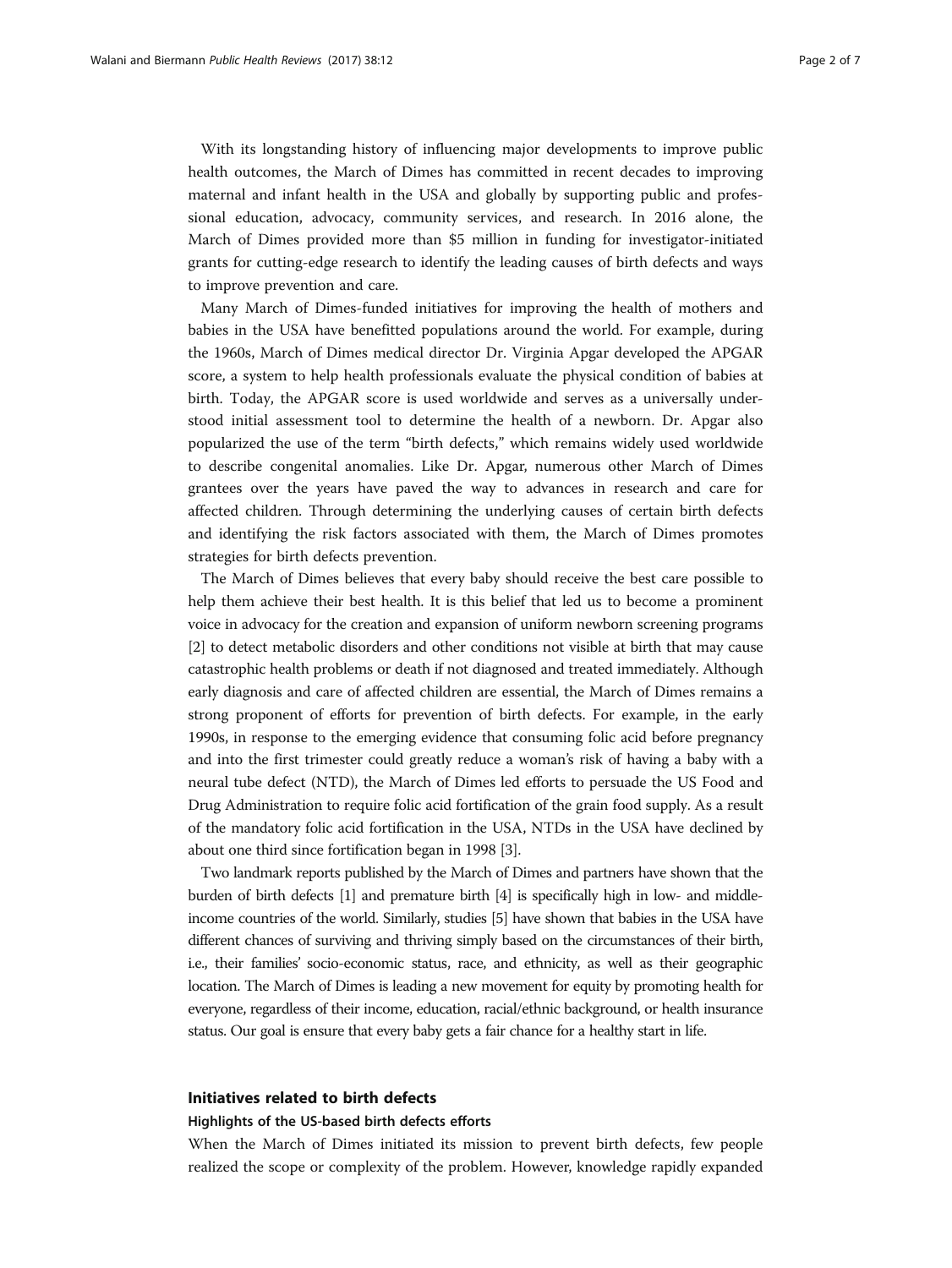through conferences sponsored by the March of Dimes to foster exchanges among researchers and scientists from diverse disciplines. One such conference, which continued on an annual basis, is the Human and Mammalian Genetics and Genomics Course at Jackson Laboratories in Bar Harbor, Maine, now in its 58th year. The March of Dimes provided support for research and medical services in previously unexplored areas, such as the study of human chromosomes.

In 1953, the March of Dimes gave a grant to James D. Watson who, with Francis Crick, later identified the double helix structure of DNA. The pair won the Nobel Prize in 1962 and paved the way for modern genetic medicine, including the mapping of the human genome. The March of Dimes also established a network of birth defects centers in university and teaching hospitals around the country to provide, for the first time, early diagnosis and comprehensive care for babies born with birth defects.

In the early 1960s, March of Dimes grant funding enabled Dr. Robert Guthrie, who had developed the first newborn blood test for PKU (phenylketonuria), to produce a mass screening test for the disorder. The March of Dimes and patient/family groups went on to campaign tirelessly for expanded and standardized state newborn screening programs nationwide. Today, every baby born in every state in the USA receives screening for a uniform panel of conditions that can be treated soon after birth to prevent intellectual disability or death.

In 1973, the March of Dimes published the first Birth Defects Atlas and Compendium, which standardized the names and descriptions of 842 birth defects. Also in the 1970s, the March of Dimes initiated a regional system of neonatal intensive care units (NICUs) in which babies with birth defects or born prematurely could receive the best care.

Other notable accomplishments by researchers funded by the March of Dimes included the first report showing that drinking alcohol during pregnancy could cause fetal alcohol syndrome and the development of surfactant therapy for babies born with immature lungs that has saved the lives of hundreds of thousands.

Also in the early 1970s, the March of Dimes launched a new office of public affairs in Washington, DC, to coordinate advocacy for state and US federal legislation to further prevention, education, and care for babies with birth defects. The March of Dimes has had many advocacy successes over the years, including the passage of the State Children's Health Insurance Program (SCHIP), ensuring health care coverage for up to five million children; the Birth Defect Prevention Act, establishing a National Center on Birth Defects and Developmental Disabilities; and the Newborn Screening Saves Lives Act. The most recent advocacy achievement was winning the Food and Drug Administration's agreement to voluntary fortification of corn masa flour with folic acid to further help reduce the incidence of NTD.

While pursuing a robust national policy agenda for birth defects prevention and care, the March of Dimes sought to raise public consciousness on birth defects and teach known ways of prevention. The organization placed public service announcements in popular magazines and published dozens of informational materials. In the early 1980s, the March of Dimes launched its first program for advancing the overall health of women and babies. Babies  $\mathcal E$  You was a prenatal education program delivered in the workplace, with classes taught by March of Dimes staff or volunteers. This program has evolved into other educational offerings for women in the workplace available today.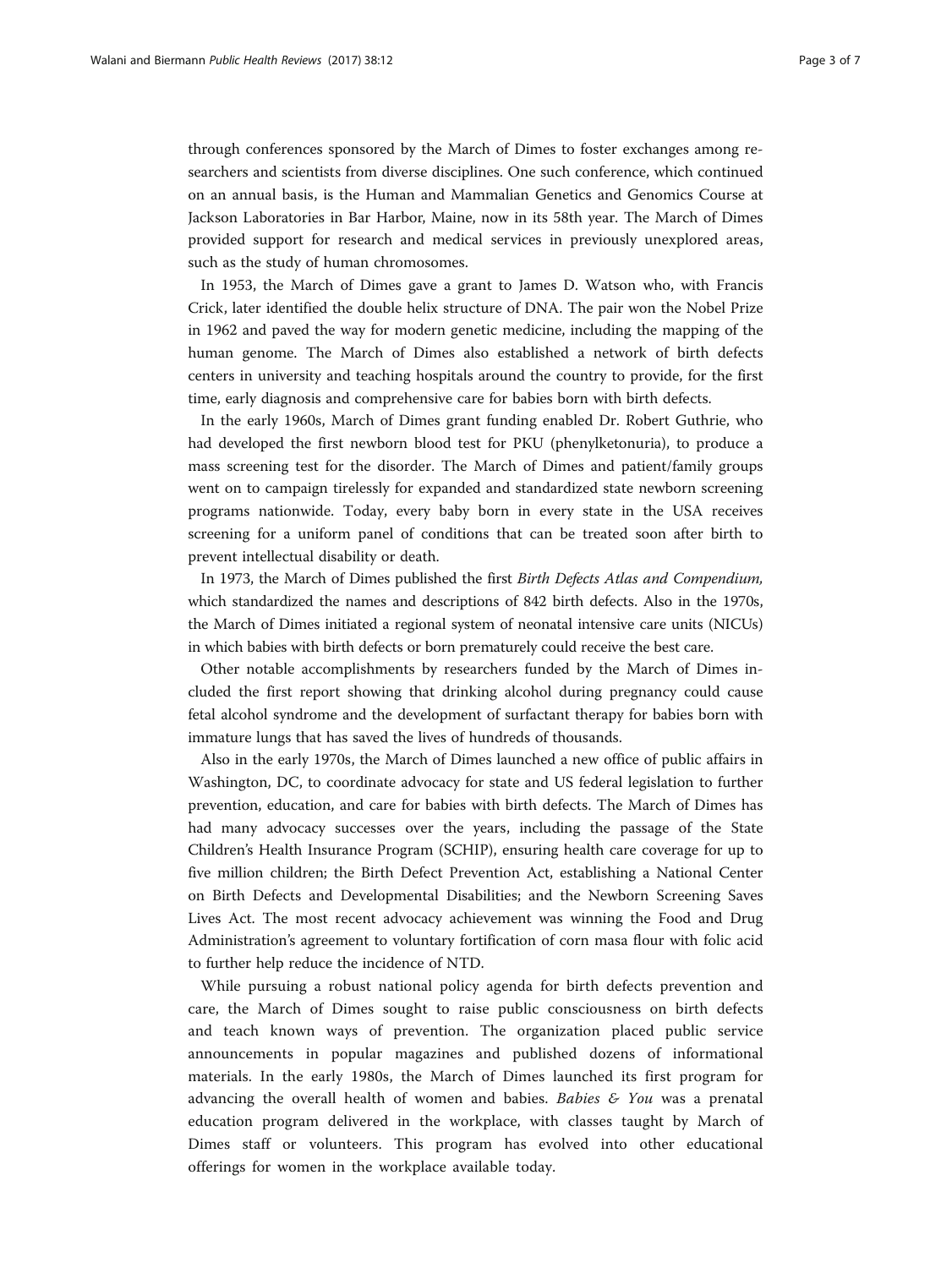In 1992, US Public Health Service recommended that all women of childbearing age capable of becoming pregnant consume 400 micrograms of folic acid daily to reduce their risk for having a baby affected by an NTD. Following that, the March of Dimes launched its first national campaign urging women to take a multivitamin containing folic acid every day. This important preconception health message evolved into an enhanced Folic Acid Campaign launched in 1999 in collaboration with the Centers for Disease Control and Prevention (CDC), the American College of Obstetricians, the American Academy of Pediatrics, and the Spina Bifida Association of America. Providing education for women, health care providers and the public to urge compliance with folic acid consumption guidelines for reducing risk of NTDs was the main focus of the campaign, which ran from 1999 to 2002. This campaign had a major impact in increasing awareness of the importance of preconception folic acid consumption: In 1995, only 4% of women reported knowing that folic acid can prevent birth defects, and in 2004, 24% of women reported the same [[6\]](#page-6-0). Building on this momentum, the March of Dimes and its partner organizations advocated for folic acid fortification of enriched grain products. Mandatory fortification of wheat flour became a law in 1996, taking effect in 1998, and resulting in a 35% decrease [\[3](#page-6-0)] in the rate of NTDs in the USA from 1999 to 2011 [[7](#page-6-0)].

After tremendous successes with campaigns for birth defects prevention, the March of Dimes decided to launch a new campaign to decrease the rate of preterm birth in the USA in 2003. This Prematurity Campaign supports research, education, community service, and advocacy initiatives—the same strategies that yielded so many discoveries and advances for birth defects prevention. One of the signature programs of this Prematurity Campaign is the March of Dimes NICU Family Support Program®, which provides comfort and information to families with a baby in the NICU, whether born preterm or with a birth defect. More than 75,000 families in the USA each year are helped by this program.

The March of Dimes commitment to birth defects prevention is such that we are always responsive to emerging challenges. For example, after the first article appeared in The New York Times on December 28, 2015, [\[8](#page-6-0)] calling attention to the Zika virus and its threat to pregnancy, the March of Dimes decided it was time to inform women and men of childbearing age and the general public about a possible Zika virus epidemic. Educational information was developed for consumers and made available widely on our websites at [www.marchofdimes.org/zika](http://www.marchofdimes.org/zika) and in Spanish on [www.nacersano.org/zika](http://www.nacersano.org/zika). Health information specialists at the March of Dimes answered email queries about Zika infection and promoted prevention messages via social media. The March of Dimes held various media events to raise journalists' awareness about Zika and its potential impact on babies, and the March of Dimes became a leader in the fight against the spread of the virus. After months of intense advocacy by the March of Dimes and the coalition of more than 90 organizations that we headed, Congress finally passed a \$1.1 billion Zika funding bill in September 2016. Working closely with the CDC and many other partners, the March of Dimes continues to promote Zika virus prevention while helping to develop information about services for families affected by Zika.

### Salient global efforts related to birth defects

In 1998, the March of Dimes decided to extend its mission globally through formation of a Global Programs Department. Although the March of Dimes does not have any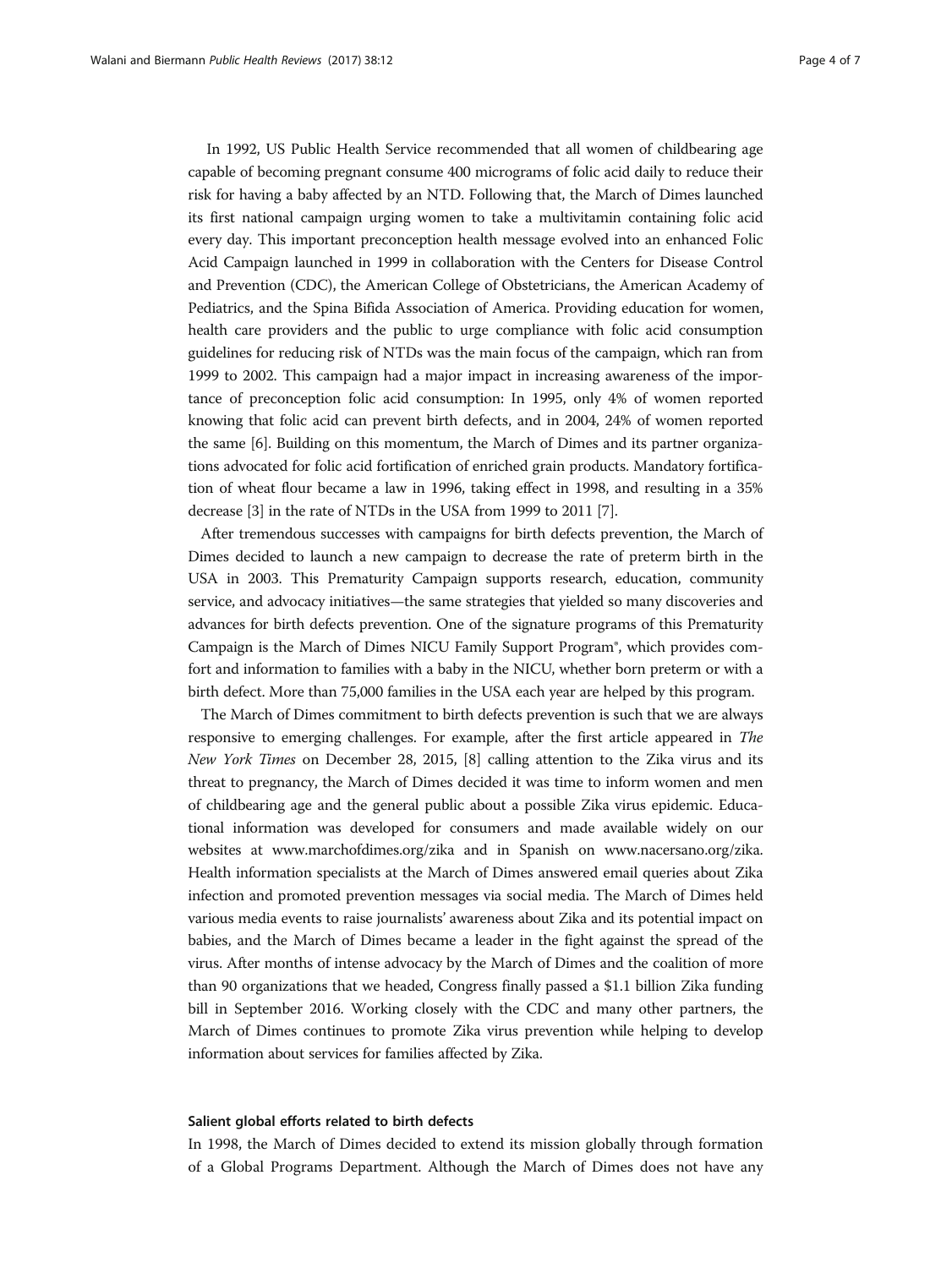international offices or staff in any other countries outside the USA, it is well-known and well-respected worldwide for its contributions to prevention of birth defects and premature birth. The March of Dimes conducts its global work mainly through partnerships with international and in-country organizations that work in Reproductive, Maternal, Newborn, Child and Adolescent Health (RMNCAH). As a "Non-state Actor in Official Relations" with the World Health Organization (WHO) and with Pan American Health Organization (PAHO), the March of Dimes has engaged in high-level scientific, technical, and policy discussions related to improving the health of mothers and babies globally. Additionally, we have supported and engaged local academic institutions in low-and middle-income countries to advance the health of women and girls through preconception health activities [[9\]](#page-6-0).

One of the major contributions of the March of Dimes globally was to bring to light the high worldwide toll of birth defects through the publication in 2006 of the firstever country-level estimates of serious birth defects of genetic origin with data from 193 countries [[1](#page-5-0)]. This report has served to advance engagement of researchers, practitioners, and policy makers in addressing the widely neglected issue of birth defects. The report is further believed to be the impetus for the World Health Organization's Birth Defects Resolution in 2010 that urged United Nations member states to engage in birth defects awareness, surveillance, prevention, and care-related activities through development of national plans [[10](#page-6-0)].

Recognizing the need to build capacity in lower-income countries for prevention and care related to birth defects, in 2001, March of Dimes began sponsoring a biennial International Conference on Birth Defects and Disabilities in the Developing World. To date, these conferences have been held in Tanzania (2015), the Philippines (2013), Poland (2011), India (2009), Brazil (2007), China (2005), and South Africa (2001). These conferences are usually attended by 300–400 participants and serve as a platform for discussions, knowledge sharing, and action. For example, the 2015 conference in Tanzania led to the publication of a consensus statement on "Prevention of Congenital Disorders and Care of Affected Children" [[11](#page-6-0)] signed by over 75 conference participants. The 8th conference in this series is being planned to be held in Bogota, Colombia in November 2017 and will address the ongoing epidemic of Zika virus-related birth defects, among other topics.

The March of Dimes is a world-renowned leader in raising birth defects awareness. On March 3, 2015, March of Dimes joined 11 other organizations to launch the first-ever World Birth Defects Day, providing a platform for governmental and non-governmental agencies to raise awareness about birth defects globally. In 2017, the third annual World Birth Defects Day efforts were formally joined by close to 80 organizations from about 35 countries that officially participated in raising awareness about surveillance, prevention, and care related to birth defects. This effort resulted in over 24 million impressions on Twitter and other key social media indicators related to the event.

## Conclusion

The March of Dimes has had a critical role in raising awareness of birth defects in the USA and globally, and has played a prominent role in influencing policies and programs for prevention of birth defects around the world. From initially coining the term "birth defects" to advocating for mandatory folic acid fortification for prevention of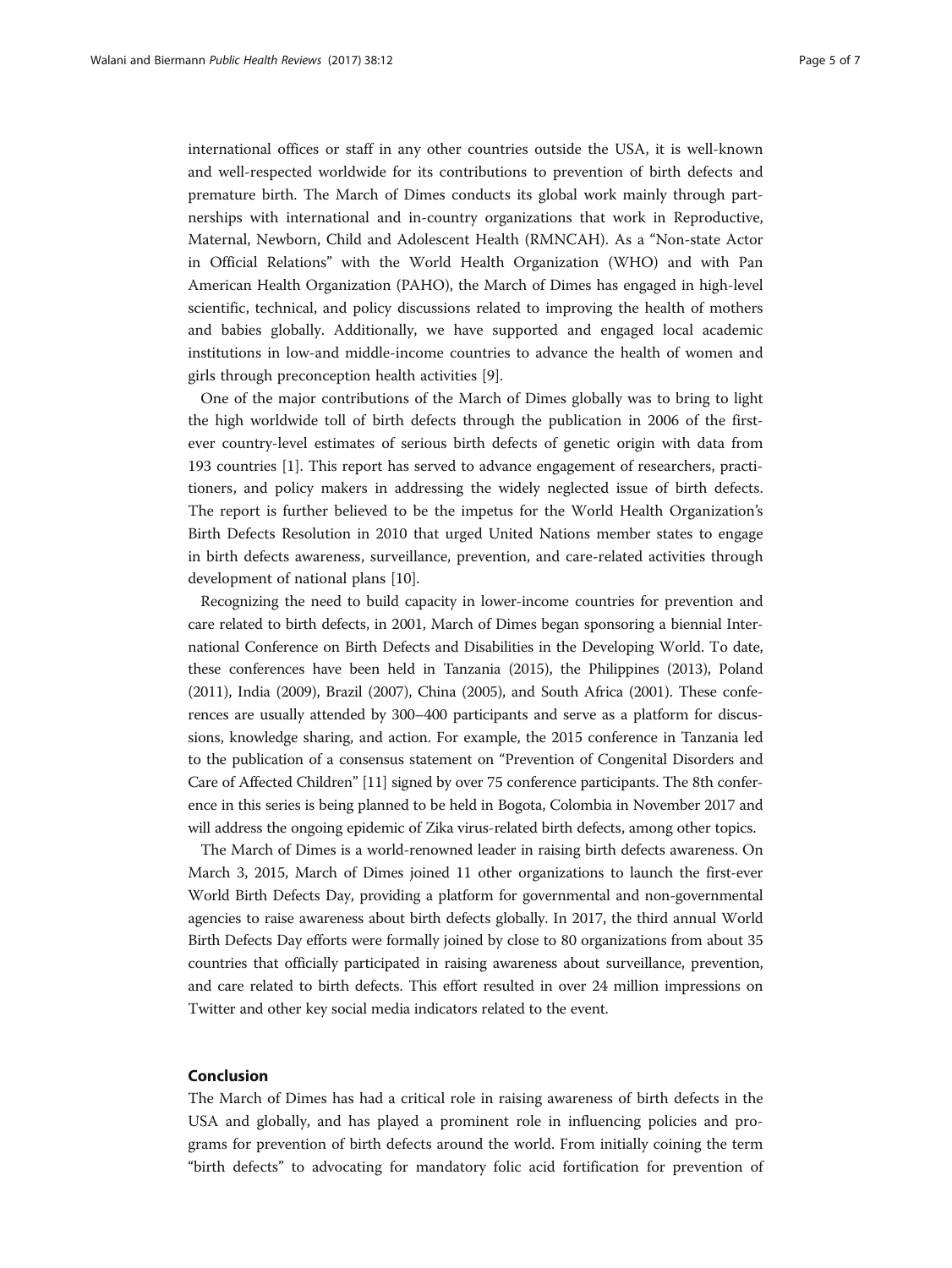<span id="page-5-0"></span>NTDs, to promoting education for prevention of Zika virus-related birth defects, the March of Dimes has demonstrated its leadership in the field of birth defects.

The March of Dimes is focusing today on empowering women of childbearing age with health education. We believe that our mission to prevent birth defects and premature birth can be fully realized only by enabling women to improve their own health and that of their families. This has led us to develop health education information in plain language for women of childbearing age in both English and Spanish. We reach women globally through a variety of media, including print, web, video, and social media. We have trained health information specialists who answer questions and provide information through a variety of online channels. In low- and middle-income countries, we support programs for improving preconception health knowledge of women and girls in schools, workplaces, and communities. And in addition to consumer education, we have created tools and resources for health care professionals, healthcare organizations, and policymakers that are used worldwide.

Throughout its nearly 80 years of existence, the March of Dimes has maintained three core values: bringing science into service for people, building the public trust, and harnessing the power of volunteers. These core values continue to guide March of Dimes staff, volunteers, and corporate sponsors to support community service programs, advocacy, research, and education on birth defects prevention and care. Until we find ways to solve these conditions, we will not cease our efforts to improve the quality of life for all those who are affected by them.

#### Acknowledgements

The authors wish to thank Michele Kling, Todd Dezen, and Csilla Ver for their assistance with the preparation of this paper.

#### Funding

This is not a funded research project so "not applicable."

#### Availability of data and materials

This is not a research article so "not applicable."

#### Authors' contributions

Both authors conceptualized the topic and the outline, decided on the content, and wrote the paper. Both authors read and approved the final manuscript.

#### Competing interests

The authors declare that they have no competing interests.

#### Consent for publication

Not applicable.

#### Ethics approval and consent to participate Not applicable.

#### Publisher's Note

Springer Nature remains neutral with regard to jurisdictional claims in published maps and institutional affiliations.

#### Author details

<sup>1</sup>Global Health Programs, March of Dimes Foundation, White Plains, NY, USA. <sup>2</sup>Education & Health Promotion, March of Dimes Foundation, White Plains, NY, USA.

Received: 7 April 2017 Accepted: 3 May 2017 Published online: 12 May 2017

#### References

1. Christianson A, Howson C, Modell B. March of Dimes global report on birth defects: the hidden toll of dying and disabled children. The March of Dimes Birth Defects Foundation. 2006. [http://www.marchofdimes.org/materials/](http://www.marchofdimes.org/materials/global-report-on-birth-defects-the-hidden-toll-of-dying-and-disabled-children-executive-summary.pdf)